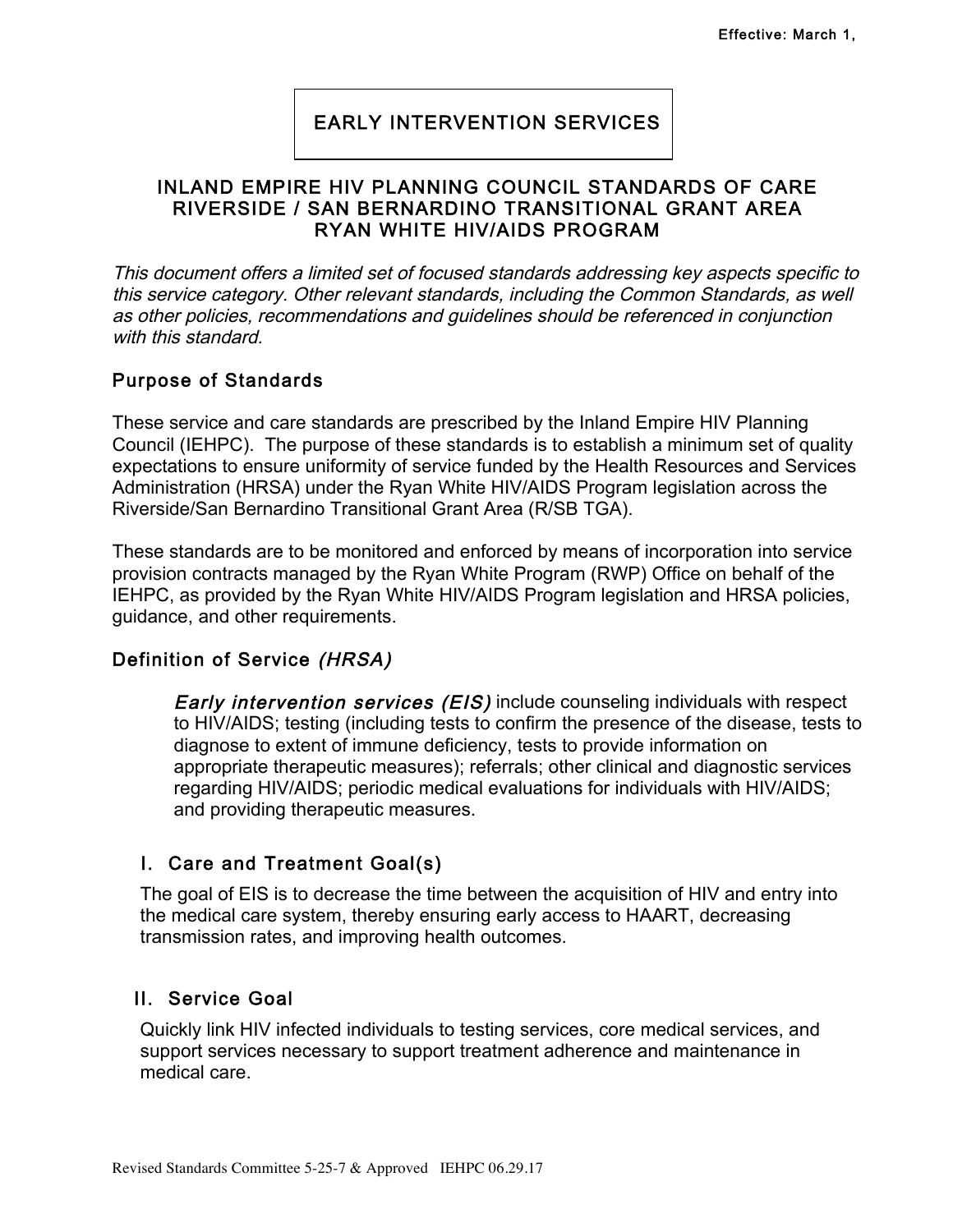# A. Service Objectives

- 1. Identify those that are unaware of their HIV infected status, placing emphasis on those known to be at disproportionate risk for HIV infection and those considered to be at high-risk, and informing them of their status
- 2. Identify those that are HIV infected that have fallen out of care ("unmet need")
- 3. Inform unaware and "unmet need" HIV infected individuals of service options
- 4. Refer unaware and "unmet need" HIV infected individuals to medical services
- 5. Link unaware and "unmet need" HIV infected individuals to medical services

# B. Description of Services

Service Components

- 1. Conduct in depth, one-on-one encounters that are planned and delivered in coordination with local HIV prevention outreach programs to avoid duplication of effort.
- 2. Connect/reconnect HIV infected individuals into care utilizing the "Bridge" program as the model.
- 3. Establish and maintain formal linkages with entities that perform effective outreach with persons found to be disproportionately impacted by HIV or with persons who, by virtue of geographic location or circumstance, have disproportionately less access to care (e.g. prisons, homeless shelters, substance abuse treatment centers, counseling and testing sites, and areas of high-risk sexual activity)
- 4. Establish and maintain formal linkages with entities that do not traditionally target high risk populations (e.g. community centers, faith based locations/organizations, hospitals, clinics, other nontraditional outlets).
- 5. Link unaware HIV infected individuals to HIV counseling and testing and, if found to be HIV infected, to other services necessary to maintain/improve health outcomes, including Medical/Non Medical Case Management
- 6. Identify barriers and refer "unmet need" HIV infected individuals to services necessary to maintain/improve health outcomes, including Medical/Non Medical Case Management.
- 7. Provide education and informative materials regarding the availability of testing and HIV/AIDS care services to individuals in need of HIV/AIDS information such as those at-risk, those who are HIV positive, those affected by HIV, and caregivers.
- 8. Maintain up-to-date, quantifiable data that will accommodate local effectiveness evaluation and reporting. Evaluation, documentation, and reporting will demonstrate a continuum of client health outcomes improvement from initial encounter and identification to testing and counseling to entry and maintenance in care. Data will include number of encounters by demographics including race/ethnicity, gender, age, risk category, insurance type(s)(when possible), service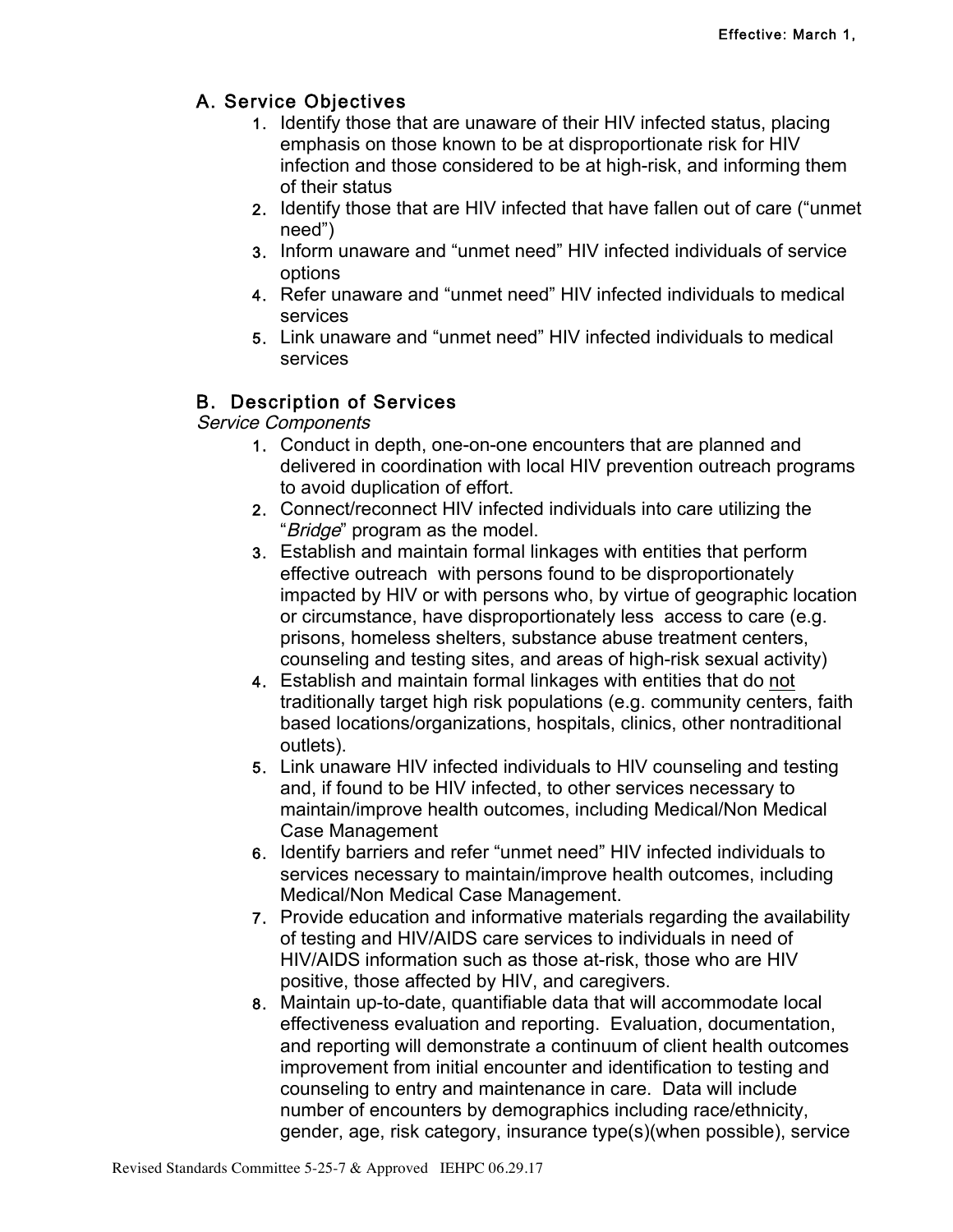area(s), and linkages to care including linkages to programs that provide continued monitoring of client in care.

- 9. For MAI-funded EIS, develop and implement specific, evidence based outreach strategies proven effective in the identification and linkage to and maintenance in care of individuals from Minority populations who may or may not be aware of their HIV status including individuals who may not perceive themselves to be at risk of HIV.
- 10. If referred to EIS due to missed appointments, discharge from EIS must be agreed upon by all parties involved. A minimum of two disciplines must "sign off" on the discharge (e.g. EIS worker and Medical/Non Medical Case Manager). Ideally would also include Physician and/or Medical/Non Medical Case Manager in case conference.

#### C. Limitations

- 1. MAI EIS funds may only be utilized to serve HIV infected individuals that are Black/African American and/or Hispanic/Latino. See Common Standards for additional MAI requirements.
- 2. Cash payments or the use of cash incentives for clients is prohibited.
- 3. Activities that exclusively promote HIV prevention education are prohibited.
- 4. Broad scope awareness activities that address the general public (e.g. poster campaigns for display on public transit, billboards, TV or radio announcements, social marketing electronic media.) may be funded provided that they are targeted and contain HIV information with explicit and clear links to testing and HIV health care services.

### III. Service-Specific Staff Qualifications

- 1. EIS staff must be trained and knowledgeable about HIV/AIDS, current resources, and eligibility requirements.
- 2. EIS staff may be peer educators. See Common Standards for training requirements.
- 3. EIS staff must have significant experience in at least three of the following six: street based outreach; HIV counseling and testing; prevention case management; psychotherapy or counseling; health education; HIV based case management. General qualifications include the ability to understand HIV transmission and prevention. HIV disease progressions, the basis of HIV medication and treatments (including issues of adherence), sexual behaviors, the dynamics of substance abuse and addiction, and behavior change therapy and interventions. Equally important is the ability to communicate and to educate clients with regards to managing these issues. EIS Staff must be reflective of the community served (i.e. African American and/or Hispanic/Latino for MAI EIS)
- 4. EIS staff must be reflective of the community served (i.e. Black/African American and/or Hispanic/Latino for MAI EIS)
- 5. Please refer to the Common Standards of Care for general staff qualification requirements.

### IV. Exceptions and Urgent Need